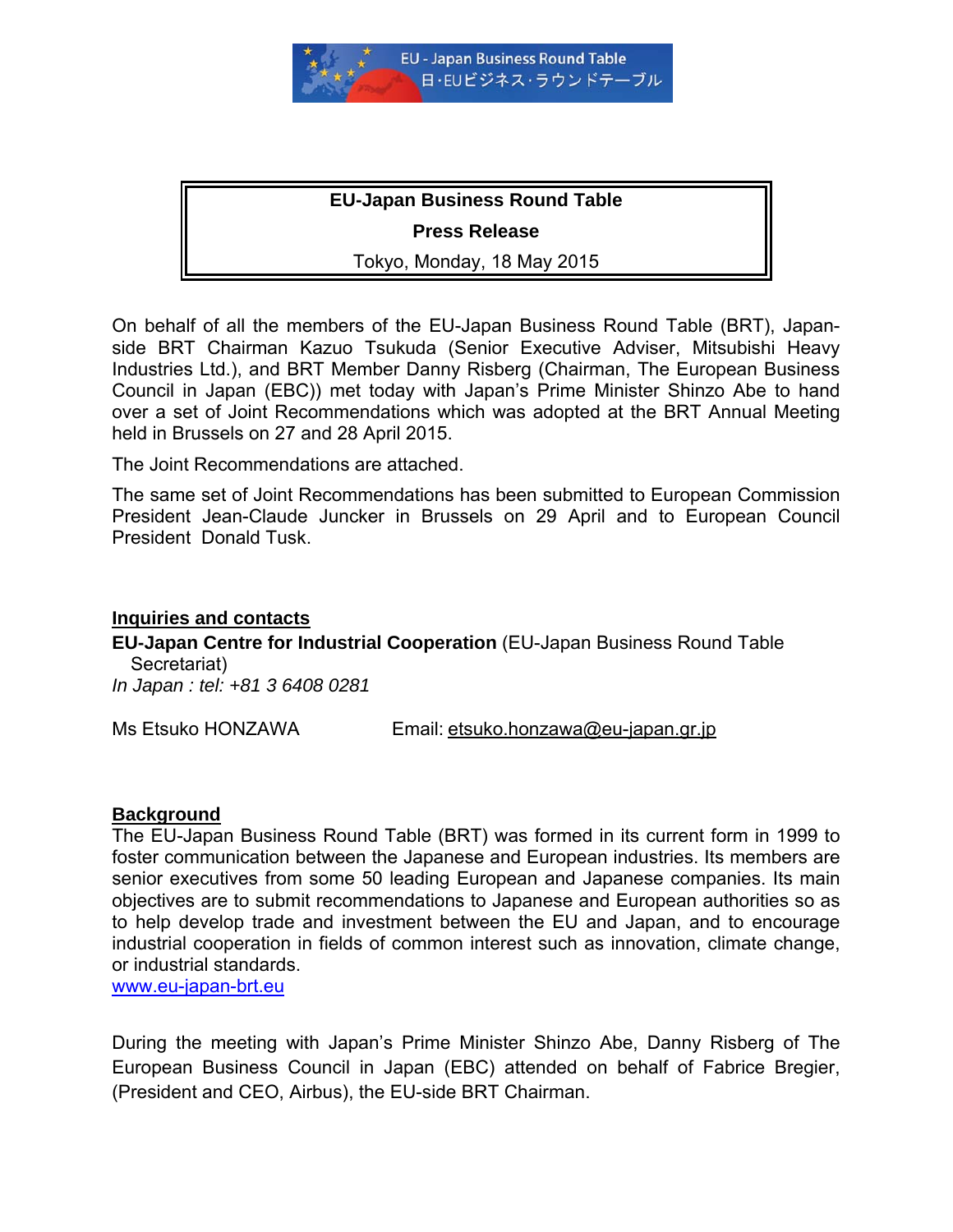

EU-Japan Business Round Table

## **JOINT RECOMMENDATIONS**

*"Paving the Way for a Renewed Industrial Partnership"*

27 & 28 April 2015, Brussels

### **1. Introduction**

The EU-Japan Business Round Table (BRT) held its Annual Meeting in Brussels on 27 and 28 April 2015 with the theme of "*Paving the Way for a Renewed Industrial Partnership*". The meeting was chaired by:

- Mr. Fabrice Brégier, President and CEO of Airbus SAS, and
- Mr. Kazuo Tsukuda, Senior Executive Adviser of Mitsubishi Heavy Industries, Ltd.

The BRT had the pleasure and honour of welcoming high-level representatives of the EU and Japanese Authorities:

- From the EU: *European Commission* Mr. Carlos Moedas, Commissioner, Research, Science and Innovation; Mr. Daniel Calleja-Crespo, Director-General for Internal Market, Industry, Entrepreneurship and SMEs; Mr. Jean-Luc Demarty, Director-General for Trade; Ms Maria Åsenius, Head of Cabinet for Cecilia Malmström, Commissioner for Trade; and Mr. Zoran Stančič, Deputy Director-General, Directorate General for Communications Networks, Content & Technology.
- From Japan: Mr Yoshihiro Seki, Parliamentary Vice-Minister of Economy, Trade and Industry, Ministry of Economy, Trade and Industry; Mr Naoki Ito, Deputy Director-General, Economic Affairs Bureau, Ministry of Foreign Affairs; and, Mr Kiyoshi Mori, Director-General for International Affairs, Global ICT Strategy Bureau, Ministry of Internal Affairs & Communications.

The meeting consisted of the following: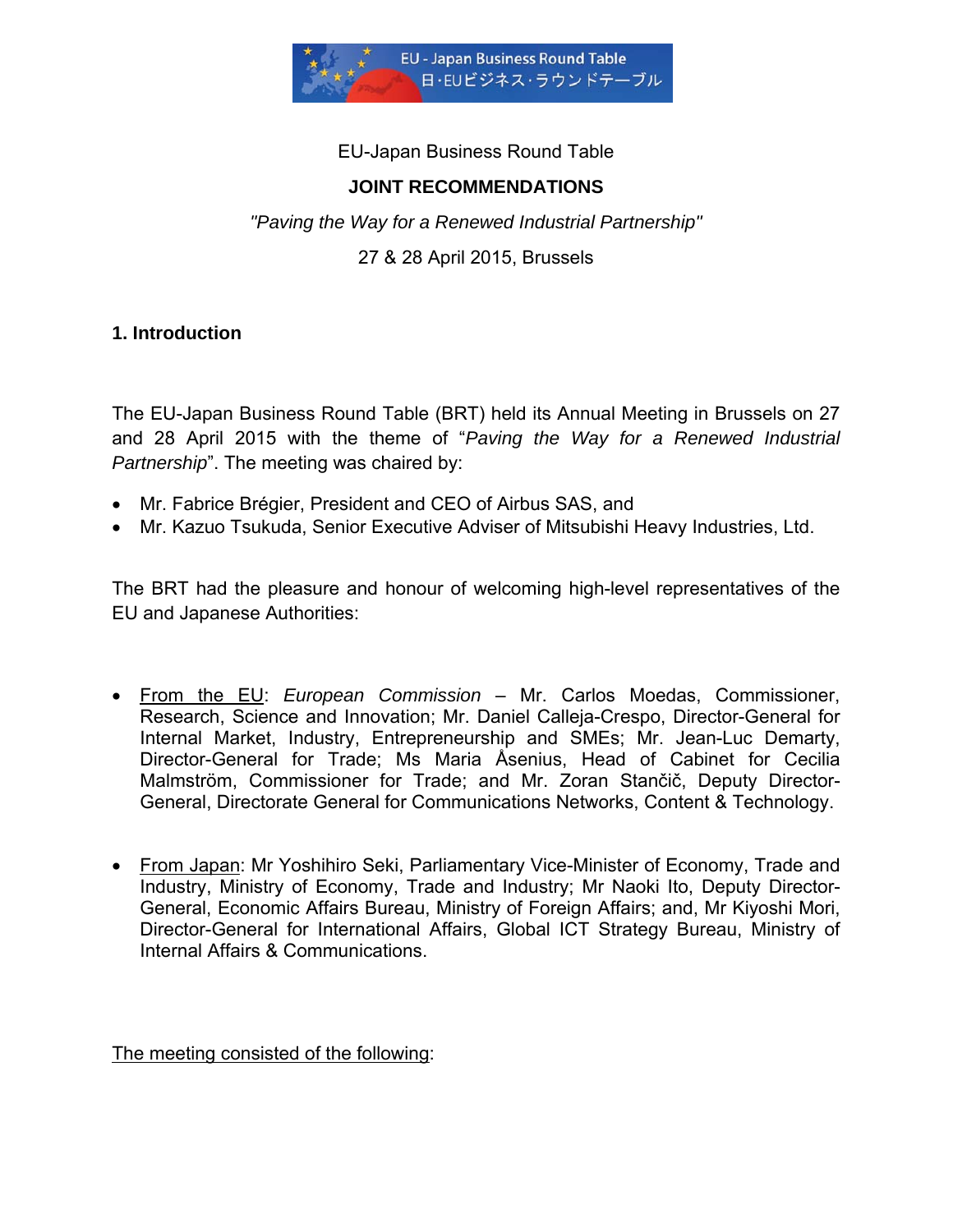

- 1. Discussion and adoption of general and sectoral recommendations to both sides' Authorities;
- 2. Discussions on (i) Progress Towards an EU-Japan Free Trade Agreement (FTA) / Economic Partnership Agreement (EPA), (ii) Developing Regulatory Cooperation, (iii) Energy and Climate Change (including the BRT's position on COP21), and (iv) Industrial Cooperation in the Transport Sector;
- 3. High-level discussions with representatives of the Japanese and EU Authorities.

The BRT Members unanimously agreed to submit their joint recommendations to Prime Minister Shinzo Abe of Japan, European Council President Donald Tusk, and European Commission President Jean-Claude Juncker.

### **2. Background**

The BRT deeply appreciates the recognition that the May 2014 EU-Japan Summit Leaders gave to the BRT in their statement as follows:

"We recognize the active and continued contribution of the EU-Japan Business Round Table (BRT) to further development of bilateral economic relationship, and reaffirm our determination to promote cooperation with the business communities on both sides, notably through the BRT, in order to strengthen relations further."

The BRT welcomes the priority assigned by the new European Commission to more economic growth, a European Energy Union and the reform of the Monetary Union, and welcomes the expansion of 'Abenomics' policy measures aimed at spurring private sector-led growth, including significant regulatory reforms positively affecting the investment climate.

The BRT sees 2015 as a critical step in the development of our bilateral economic relationship as well as in tackling climate change. This year, the EU-Japan business relationship will be framed by the increased joint efforts towards an early conclusion of the EU-Japan FTA/EPA negotiations and by the development of regulatory cooperation.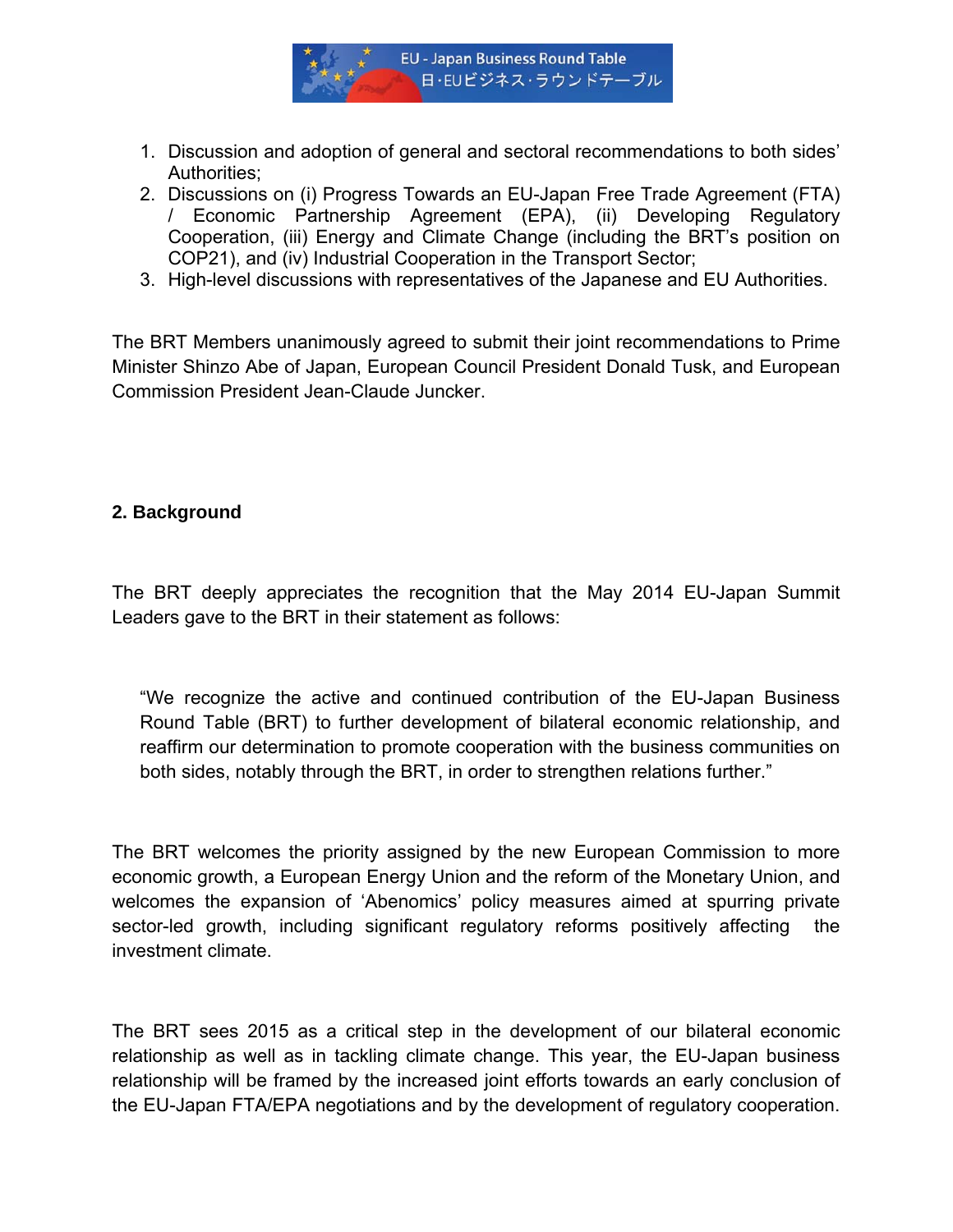

In parallel, the EU and Japan will have to play a leading role on the way to an international agreement at the Paris Climate Change Conference (COP 21) in December, while securing our shared interests towards our economic recovery and sustainable growth.

At its 2013 Paris meeting, the BRT issued a Joint Statement welcoming the launch of the EU-Japan FTA/EPA negotiations. It urged that "the negotiations should be completed as early as possible and their outcome be compatible with the high level of the stated ambition". In the BRT Recommendations adopted at the 2014 Tokyo meeting, the EU and Japanese business communities reiterated their support for the earliest possible conclusion of the negotiations of an ambitious agreement. Today the BRT reaffirms these past statements.

The BRT welcomes the determination of Prime Minister Shinzo Abe of Japan, and the European Commission President, Jean-Claude Juncker, on the occasion of their November 2014 meeting in Brisbane, to work for agreement in principle on a comprehensive and ambitious EU-Japan FTA/EPA during 2015 reflecting their joint economic strength and leadership. This strong ambition and political leadership was repeated during the ensuing meetings between Trade Commissioner Cecilia Malmström and Minister of Foreign Affairs Fumio Kishida and Minister of Economy, Trade and Industry Yoichi Miyazawa.

The BRT expresses its deep concerns on man-made climate change and its increasing disruption on our economies, and welcomes domestic and multilateral efforts to tackle climate change. The BRT views as essential the pursuit, in parallel, of sound economic growth, and strongly welcomes the efforts by the Authorities on both sides to promote economic recovery and growth. The BRT also hopes that Japan and the EU will adopt strong policies to spur their industry's efforts to cooperate to achieve economic sustainability and a low-carbon, circular economy.

### **3. Calls and Recommendations**

The BRT welcomes and supports the Authorities' determination to work for agreement in principle on a comprehensive and ambitious EU-Japan FTA/EPA during 2015. The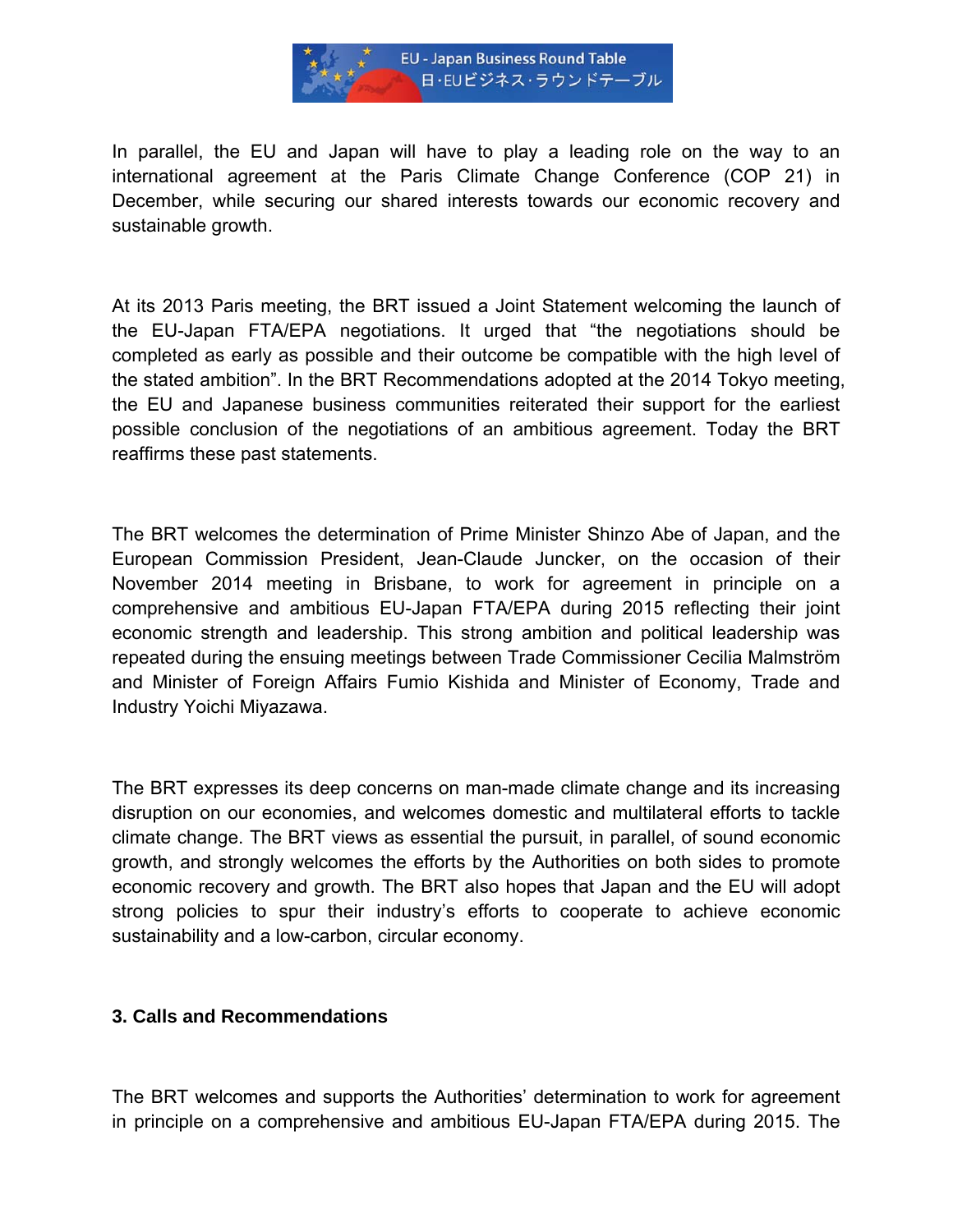

BRT restates its longstanding conviction that an EU-Japan FTA/EPA will boost trade and investment, promote job creation and accelerate growth in both economies, and that it will also help create new opportunities for global economic growth. The BRT reiterates its call for the EU and Japanese Authorities to step up their efforts to tackle and resolve the substance of outstanding issues and to conclude a comprehensive, ambitious, high-level and mutually beneficial FTA/EPA as soon as possible, and reaffirms its commitment to making efforts to achieve this objective, such as making industry expertise available.

The BRT believes that an aim of a speedy conclusion must come together with a high level of ambition. Should a sufficiently high level of ambition seem difficult to achieve on the basis of the technical negotiations, the BRT urges, for the sake of our economies, political leaders at the highest level to intervene to resolve the deadlocks and bring the negotiations to a timely and ambitious conclusion.

The EU-Japan FTA/EPA can, together with the TPP and TTIP, play a leading role in promoting global trade rule-making, regulatory cooperation and standards' harmonisation and achieve an open, seamless global business environment that will create growth opportunities for the EU, for Japan, and for the rest of the world, thus helping to revitalise trade liberalisation efforts at the multilateral WTO level as well.

The BRT calls on the Leaders of the EU-Japan Summit to ensure that the FTA/EPA provides a solid and comprehensive framework for regulatory cooperation to address the sector-specific concerns of the business community. In addition, the BRT welcomes the adoption of a Joint Document for Regulatory Cooperation at the EU-Japan Industrial Policy Dialogue between METI and DG GROW on 17 March 2015. As a long-standing advocate of regulatory cooperation, and recognising that this is a key issue for the future, the BRT hopes that this joint initiative will reinforce and complement the upcoming FTA/EPA and set the frame for a solid, forward-looking and long-lasting regulatory cooperation. The BRT is willing to support the EU and Japanese Authorities on regulatory cooperation matters.

The BRT also recommends that the EU and Japan initiate or facilitate new cooperation on a broad range of issues in innovation, energy, natural resources, environment and climate change, demography, financial markets, support for small and medium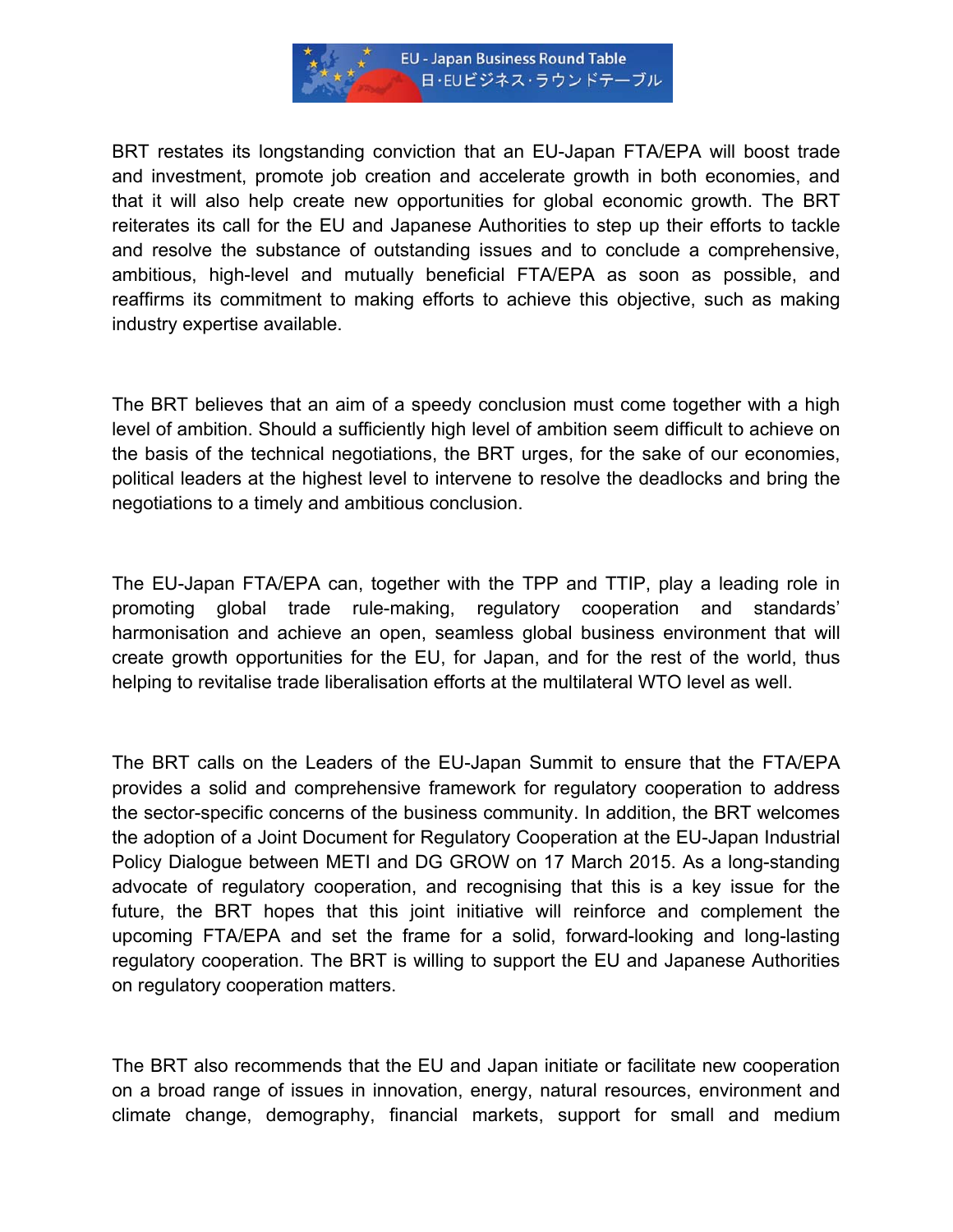

enterprises and human resources development, and also explore the many opportunities of cooperating together in or with third countries.

The BRT strongly supports the negotiation of an international agreement at COP 21 that concretely tackles climate change while ensuring fair competition in a stable and predictable business environment. The BRT states its support to the deployment of affordable existing solutions, and asks for enhanced public measures encouraging investment in innovative technologies in green energy and energy efficiency, areas where many BRT Member companies are already firmly engaged.

The BRT affirms the crucial role of energy in our economies, and asks the EU and Japan to promote policies to secure energy supplies and keep energy prices low while reducing GHG emissions. In this context, the BRT supports the restart of nuclear power generation in Japan subject to the agreement of the safety authorities, as well as the creation of a European Energy Union targeting the above-mentioned goals.

Finally, the BRT not only supports concluding bilateral FTA/EPAs with key third party economic partners, it also reaffirms its long-standing support to concluding the World Trade Organization's multilateral Doha Round as soon as possible. In that perspective the BRT applauds the decision reached by WTO Members in November 2014 to take forward the implementation of the Agreement on Trade Facilitation that was reached at the Bali WTO Ministerial Conference of December 2013.

The BRT calls on EU and Japanese Authorities to address the following issues.

### **(A) Trade, Investment, and Regulatory Cooperation**

- Work for an agreements in principle during 2015 on a comprehensive and ambitious EU-Japan FTA/EPA, with the aim that a speedy conclusion must come together with a high level of ambition.
- Further make efforts to contribute to WTO's DDA negotiations, so as to vitalise and create momentum to move the negotiations forward.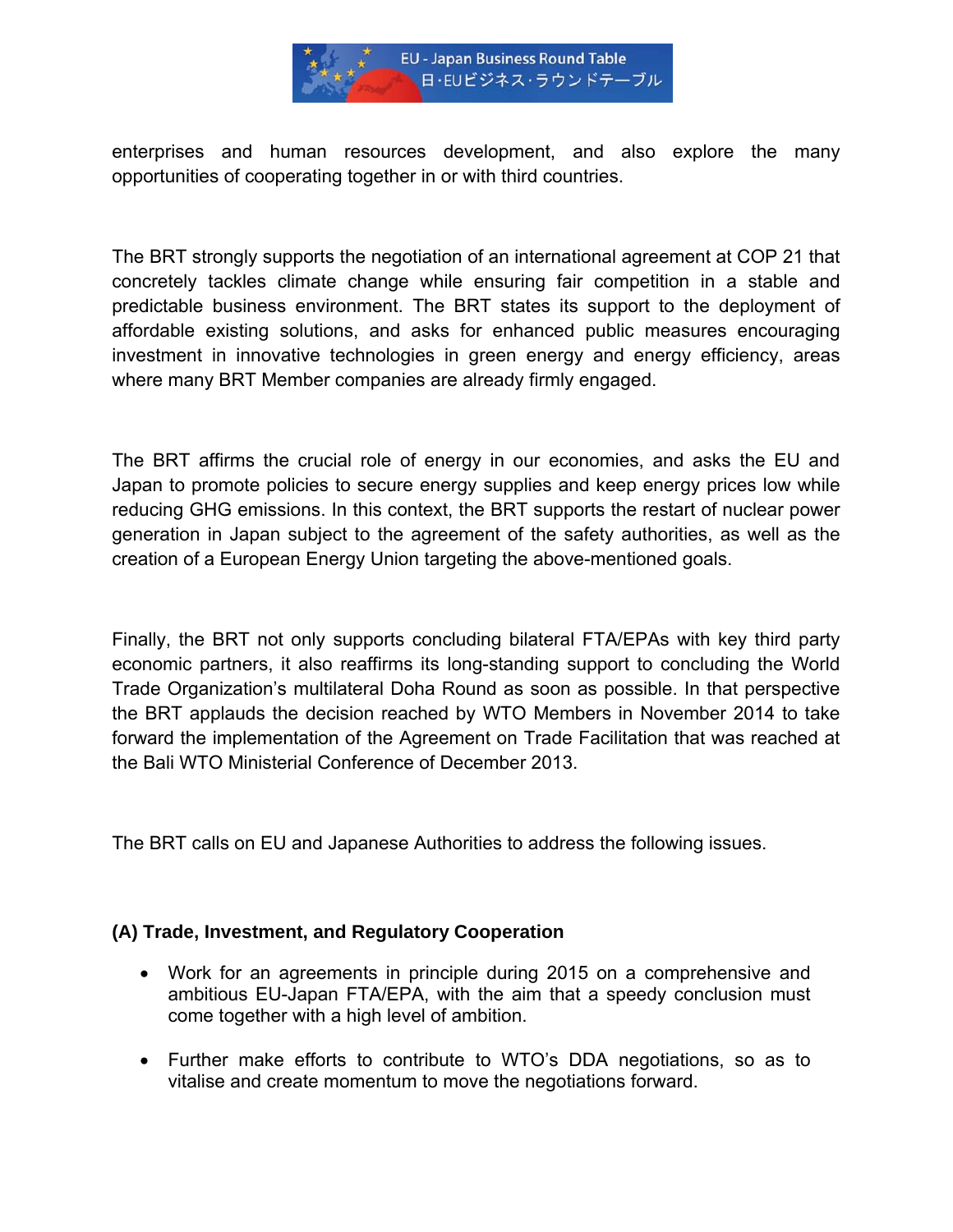

- The BRT strongly supports the regulatory cooperation initiative and the application of international harmonised technical requirement and procedures for the testing and approval of products that are traded internationally, as to minimise re-certification.
- Support the timely development of business. Specifically, the BRT calls for expansion of the number of bilateral social security agreements that have been concluded and for liberalisation of the movement of intra-corporate transferees within the framework of an FTA/EPA.
- Develop measures that will promote and assist each other's SMEs within their own jurisdictions. The BRT also calls for cross-support, such as logistic support, various tax incentives, and other measures, to be included in the EU-Japan FTA/EPA negotiations.

Moreover, the BRT calls for the EU Authorities to speedily resolve the EU-specific issues identified in the Working Party A document by the Japanese Members of the BRT, and for the Japanese Government to resolve the Japan-specific issues identified in the Working Party A document by the EU Members of the BRT.

## **(B) Life Sciences and Biotechnologies, Healthcare and Well-Being**

### *Introduction*

• The EU and Japan should formulate concrete strategies and action plans in Life Sciences & Biotechnology, thereby focusing on measures to support the improvement of efficient healthcare practices, food security and supply and innovations in biotechnology.

### *General*

• The EU and the Japanese governments should sensitively handle the approval/adaption of CDB/the Nagoya Protocol on Access to genetic resources and Benefit Sharing (ABS).

*HealthCare (Pharmaceuticals, Medical Devices, Medicinal Gases, etc.)*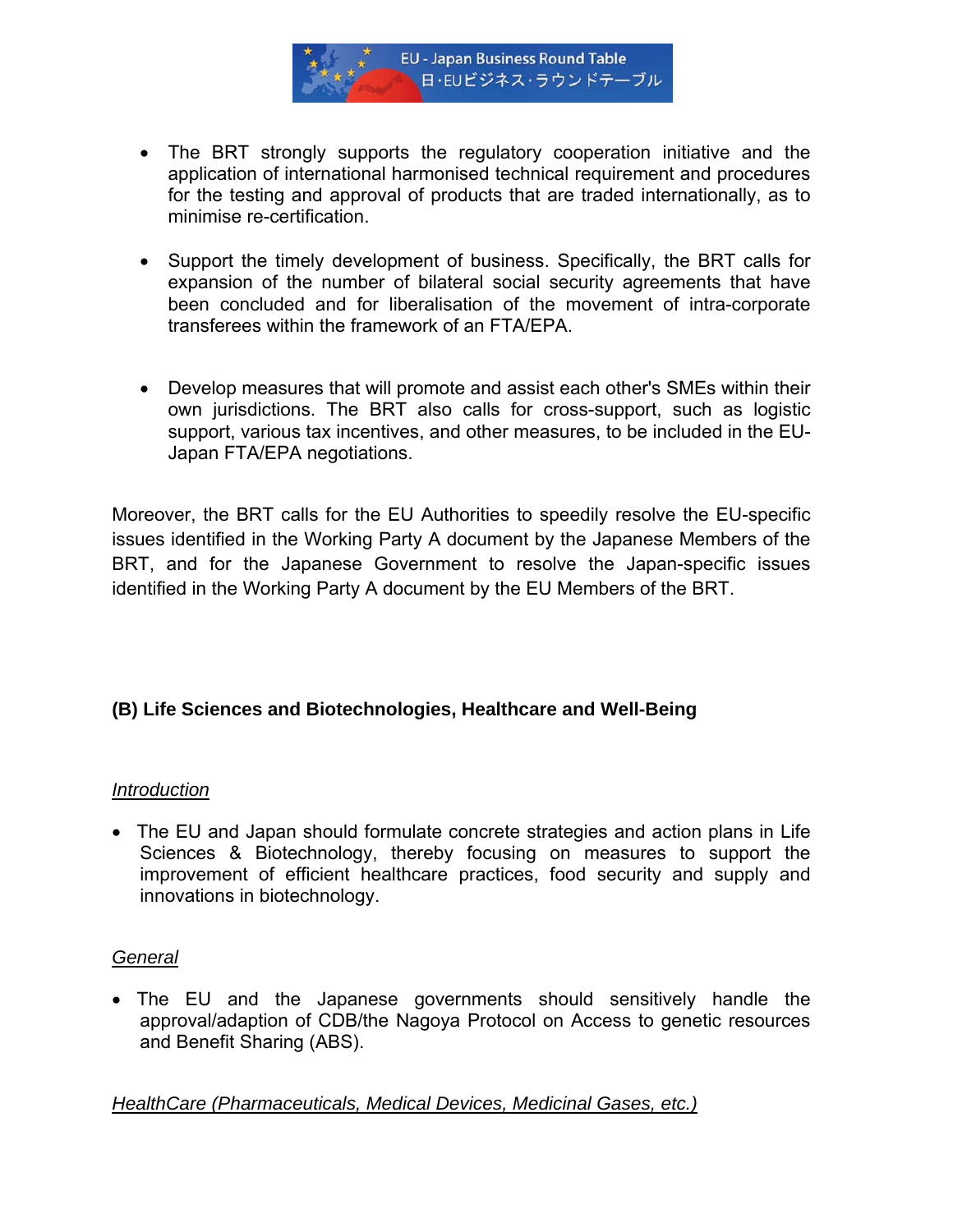

- The EU government should reinforce its innovation policy to member states and clarify its healthcare policy, resulting in the appropriate evaluation of the value of pharmaceuticals and medical devices. In addition, MHLW should consult all key stakeholders with respect to any new HTA (Health Technology Assessment) issues.
- Japan should further support the implementation of new innovation-rewarding pricing systems for pharmaceutical products, including the abolishment of the rule of re-pricing by market expansion and the abolishment of the 14-day prescription rule. Such measures would enhance the pricing system's promotion of innovative products.
- National tests for vaccines should be eliminated or reduced to an absolute minimum.
- Japan should promote an innovation-rewarding pricing system for medical devices in order to move towards a product-based, market-oriented reimbursement pricing system for these products.
- The EU and Japan should improve the pharmaceutical and medical device business environments by proceeding with regulatory harmonization and further extension of "Mutual Recognition Agreements" in order to avoid redundant inspections of manufacturing facilities (e.g. injectable pharmaceuticals and APIs) and ensure recognition of quality management audit results for lower risk medical devices
- Japan should support the reinforcement of strict regulations for GMP on medicinal gases.

### *Animal Health*

- Europe should introduce a 1-1-1 concept (one dossier one assessment one decision on marketing authorization) for all animal health products, thereby further harmonize the regulatory requirements for product registrations, shorten review times and recognize the GMP certification for veterinary products.
- Europe and Japan should promote the responsible use of antibiotics in Animal Health.
- Japan should clarify registration requirements and shorten the review process for introducing recombinant vaccines from Europe.
- Japan should promote animal welfare in animal drug administration by accepting more overseas data and an alternative approach.

*Plant Protection & Biotechnology*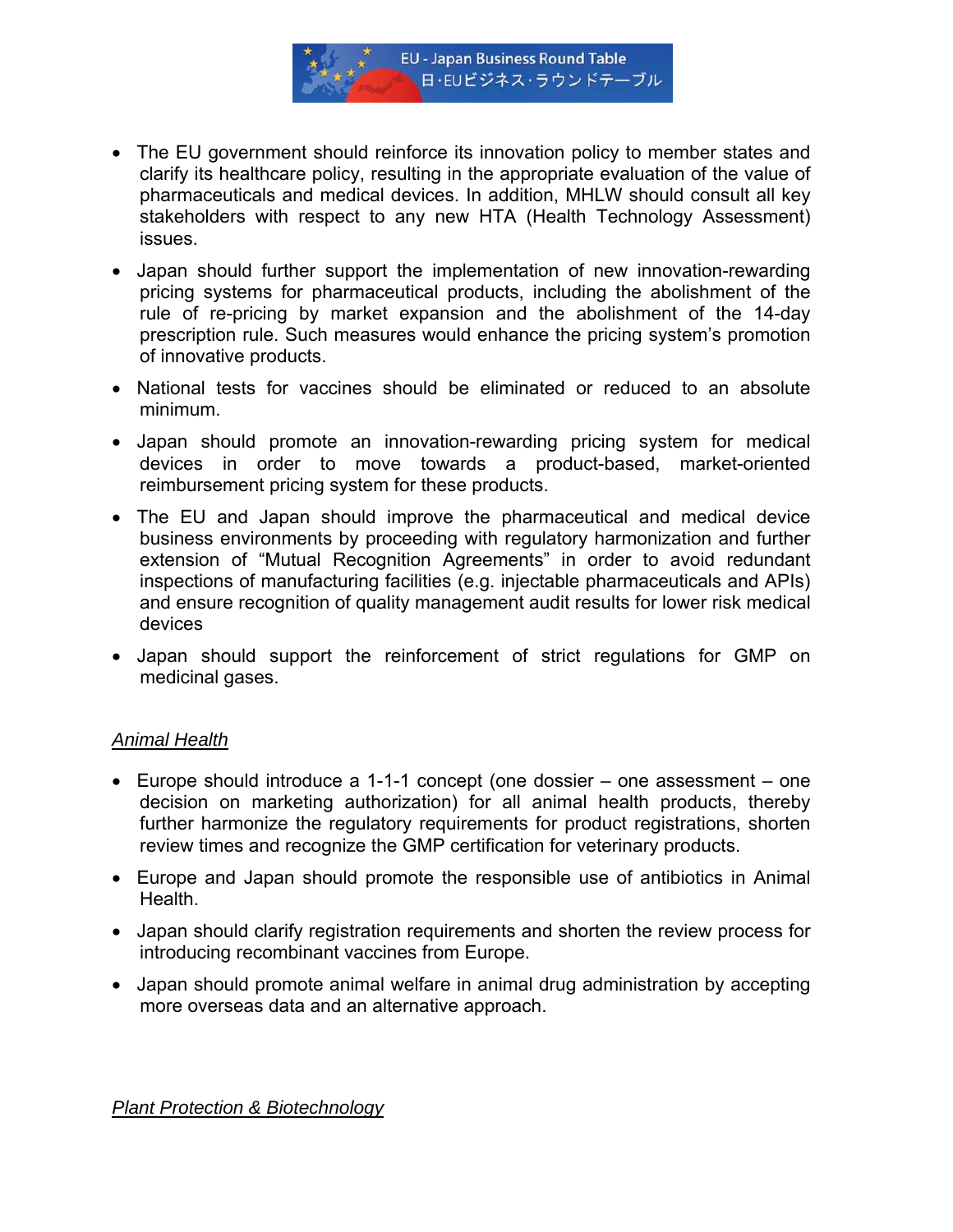

- The EU and Japan working closely with the private sector should speed up research in Plant Protection & Biotechnology and inform the public regularly and accurately about the state of GMOs, based on sound scientific knowledge, thereby closely working with private sectors.
- The EU should shorten the review times for new applications / product registrations in both plant protection and biotechnology.

### **(C) Innovation, Information & Communication Technologies**

# *ICT*

- The BRT expects that the EU regulations will be streamlined under the Digital Single Market Strategy to be released in May 2015.
- The EU and Japan should influence international negotiations by taking harmonized actions based on our common principles regarding internet governance, cybersecurity, privacy protection, data utilization, cross-border data flows and forced localization measures.

### *Innovation in General*

- Initiatives under Horizon 2020 and Japan's forthcoming  $5<sup>th</sup>$  Science and Technology Basic Plan should lead to further strategic R&D cooperation.
- Both sides' Authorities should favour joint R&D programmes with potential for standardisation, as in advanced manufacturing and the Internet of Things.

### *Aeronautics*

- The BRT recommends the signature of a BASA between the JCAB and the EASA that would cover both type certification and maintenance activities.
- The BRT recommends a better bilateral cooperation at an increased level on navigation regulations for helicopters.

## *Space*

- The BRT recommends that the newly established EU-Japan Space Policy Dialogue be used to discuss regulatory cooperation in space operations.
- The BRT recommends to bring about a mutual backup cooperation scheme of government launches using the EU and Japan's satellite launcher fleets.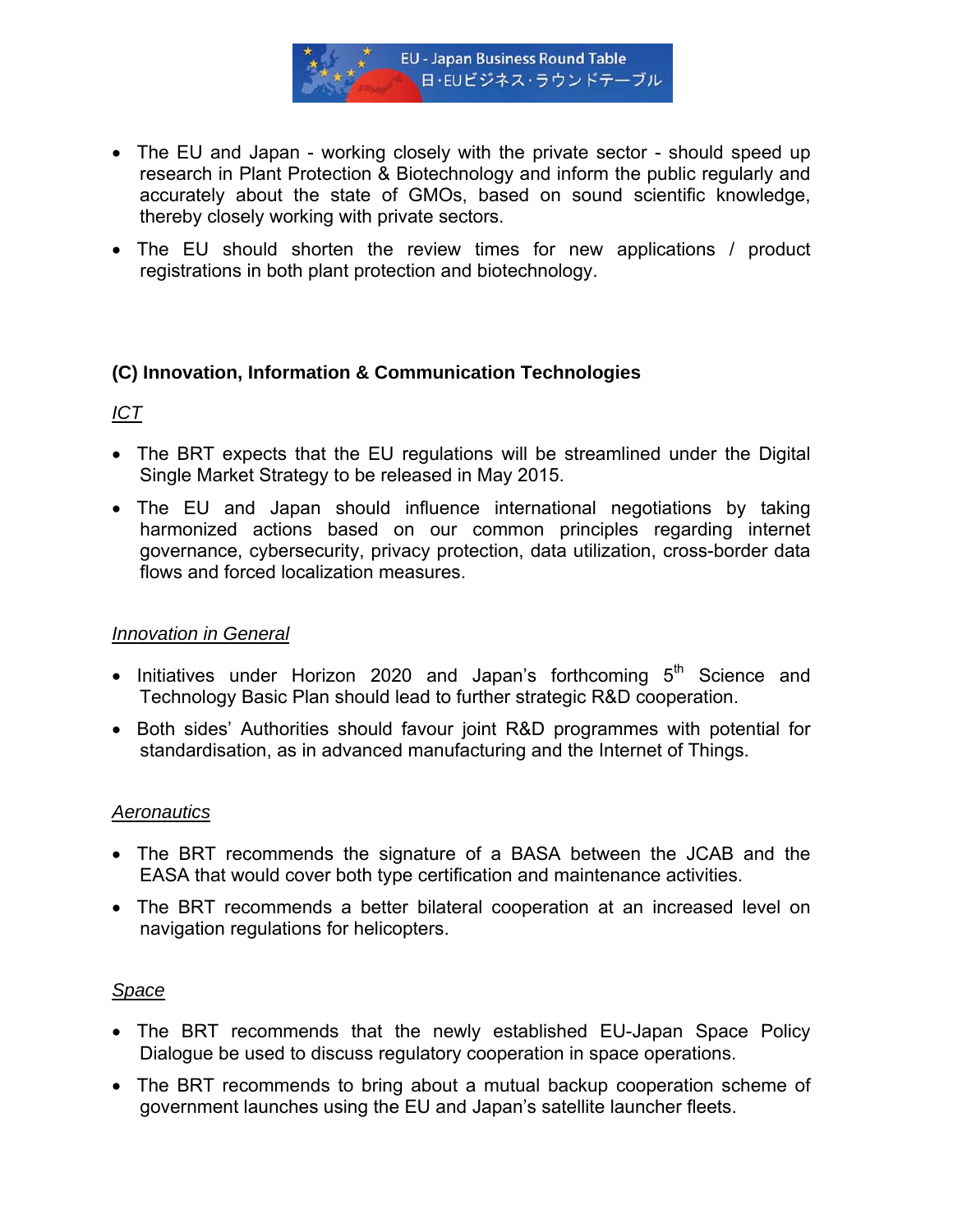

### *Defence*

- The BRT recommends to continue laying out official instruments of industrial cooperation between Japan and individual EU Member States.
- The BRT also recommends contacts between Japan and both the European Commission and the European Defence Agency.

## *Railways*

- The BRT recommends an open description of compliance requirements and processes, and transparency of certification procedures and their evolutions.
- The Authorities' commitments on transparency etc. should be implemented and result in significant improvements of actual market access conditions.

# **(D) Financial Services, Accounting and Tax Issues**

- The BRT requests that regulating bodies fully address the impact of reforms and new regulations on the real economy notably in the implementation phase and take a co-ordinated approach to reduce extraterritorial impact of rules introduced in one jurisdiction on other locations and to recognise substituted compliance.
- The BRT recommends that, as to the BEPS (base erosion and profit shifting) Action Plan, the authorities should carefully consider the risks of excessive disclosure requirements and anti-tax avoidance measures so as not to hamper multinational enterprises' business activities.
- The BRT maintains its serious concern over the EC's proposed financial transaction tax (FTT), particularly with respect to its wider application.
- The BRT urges the Japanese Government to devise a detailed roadmap towards its goal of primary-balance surplus by fiscal 2020.

## **(E) Energy, Environment, and Sustainable Development**

• The BRT supports the negotiation of new international climate agreement at coming COP 21 that will be an ambitious challenge in terms of reduction of worldwide GHG emissions. To achieve difficult and bitter reduction target applicable to all developed and developing countries with fair and transparent rules, positive commitments from major greenhouse gas emitting countries (including emerging countries) are inevitably crucial and every country should create and maintain a proper environment to achieve a cost-effective decarbonation in the long-term.